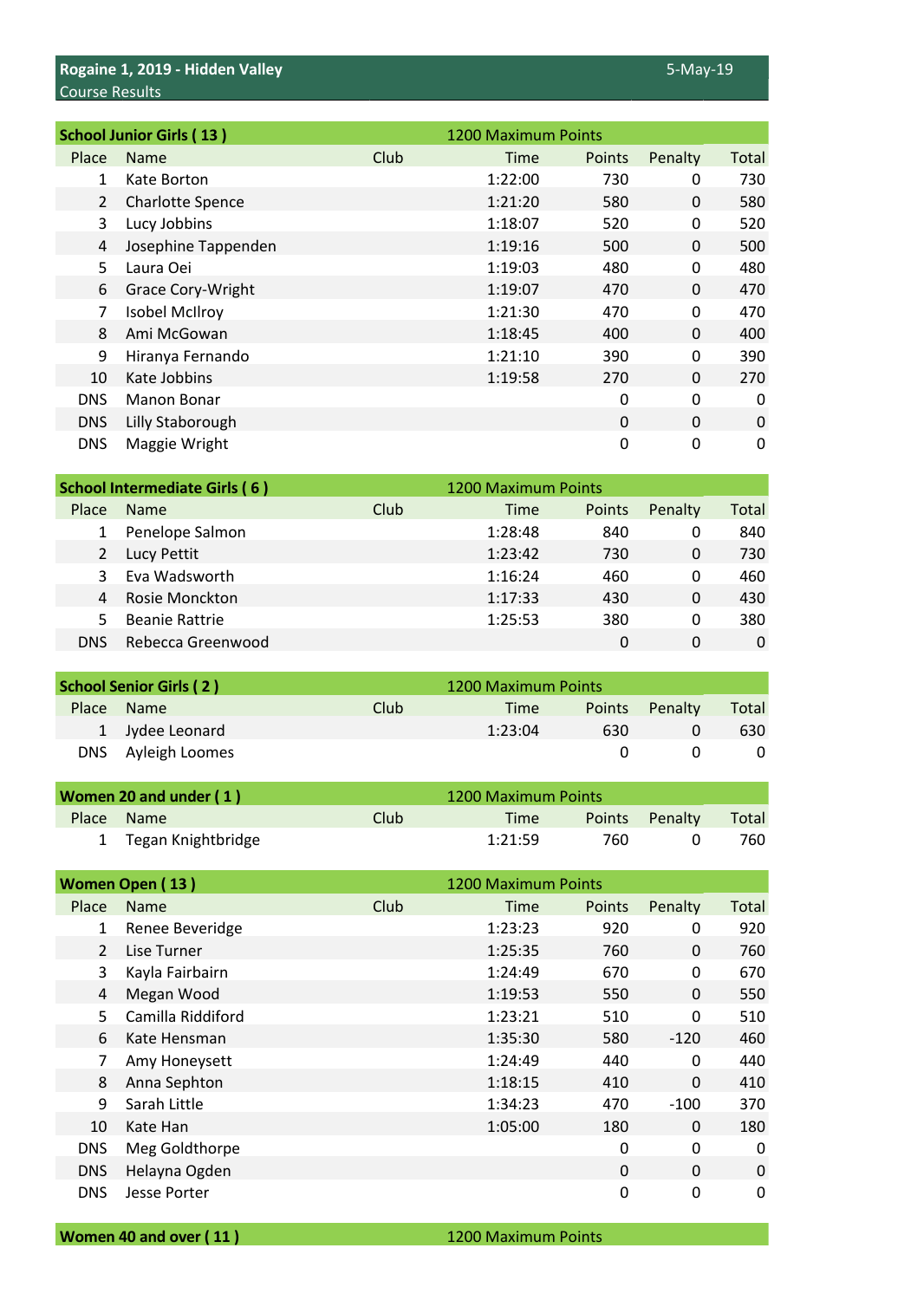| Place          | <b>Name</b>            | Club | Time    | <b>Points</b> | Penalty      | Total |
|----------------|------------------------|------|---------|---------------|--------------|-------|
|                | Sandrine Douarin       |      | 1:22:49 | 730           | $\Omega$     | 730   |
| $\overline{2}$ | Cath Heppelthwaite     |      | 1:28:07 | 680           | $\mathbf{0}$ | 680   |
| 3              | <b>Beth Spence</b>     |      | 1:26:49 | 610           | 0            | 610   |
| 4              | Sharon Osman           |      | 1:21:58 | 600           | $\Omega$     | 600   |
|                | Jennifer Davis         |      | 1:24:03 | 520           | 0            | 520   |
| 6              | Helen OToole           |      | 1:22:02 | 410           | $\mathbf{0}$ | 410   |
|                | Kate Marshall          |      | 1:23:35 | 410           | 0            | 410   |
| 8              | <b>Bridget Edwards</b> |      | 1:13:38 | 360           | $\mathbf{0}$ | 360   |
| q              | Sandra Howell          |      | 1:31:14 | 400           | $-40$        | 360   |
| 10             | Alison Carswell        |      | 1:24:37 | 340           | $\mathbf{0}$ | 340   |
| 11             | <b>Phaedra Cadness</b> |      | 1:44:41 | 480           | $-300$       | 180   |

|                | Women 50 and over (11) |      | 1200 Maximum Points |          |          |       |
|----------------|------------------------|------|---------------------|----------|----------|-------|
| Place          | Name                   | Club | Time                | Points   | Penalty  | Total |
|                | Marquita Gelderman     |      | 1:24:47             | 760      | 0        | 760   |
| $\overline{2}$ | <b>Mandy Pettit</b>    |      | 1:28:44             | 470      | 0        | 470   |
| 3              | <b>Ruth Donde</b>      |      | 1:35:11             | 550      | $-120$   | 430   |
| 4              | Tania Pita             |      | 1:23:39             | 410      | $\Omega$ | 410   |
| 5.             | Fiona de L'Isle        |      | 1:16:37             | 380      | 0        | 380   |
| 6              | Alison Comer           |      | 1:13:18             | 350      | 0        | 350   |
| 7              | Sue Toppin             |      | 1:24:05             | 320      | 0        | 320   |
| <b>DNS</b>     | Brigitta Bonar         |      |                     | 0        | 0        | 0     |
| <b>DNS</b>     | Annemarie Hogenbirk    |      |                     | 0        | 0        | 0     |
| <b>DNS</b>     | <b>Alison Molloy</b>   |      |                     | $\Omega$ | $\Omega$ | 0     |
| <b>DNS</b>     | Amy Oberkircher        |      |                     | 0        | 0        | 0     |

| Women 60 and over (7)<br>1200 Maximum Points |                       |      |         |        |              |       |
|----------------------------------------------|-----------------------|------|---------|--------|--------------|-------|
| Place                                        | <b>Name</b>           | Club | Time    | Points | Penalty      | Total |
|                                              | Lisa Mead             |      | 1:24:09 | 730    | 0            | 730   |
| 2                                            | Phillippa Poole       |      | 1:24:37 | 670    | 0            | 670   |
| 3                                            | Bronwyn Holcombe      |      | 1:25:16 | 570    | 0            | 570   |
| 4                                            | Helen Bolt            |      | 1:28:01 | 410    | $\mathbf 0$  | 410   |
| 5                                            | Mary Moen             |      | 1:13:22 | 380    | 0            | 380   |
| 6                                            | <b>Glen MIDDLETON</b> |      | 1:09:57 | 330    | $\mathbf{0}$ | 330   |
| <b>DNS</b>                                   | Vicki Carson          |      |         | 0      | 0            | 0     |

| <b>School Junior Boys (3)</b> |                              |      | 1200 Maximum Points |               |         |       |
|-------------------------------|------------------------------|------|---------------------|---------------|---------|-------|
| Place.                        | <b>Name</b>                  | Club | Time                | <b>Points</b> | Penalty | Total |
|                               | 1 Joe Millington             |      | 1:27:48             | 370           |         | 370   |
|                               | <b>DNS</b> Isaac Kirkpatrick |      |                     |               |         | 0     |
| DNS                           | Jay McElwee                  |      |                     |               |         |       |

|            | <b>School Intermediate Boys (9)</b> |      | 1200 Maximum Points |               |              |       |
|------------|-------------------------------------|------|---------------------|---------------|--------------|-------|
| Place      | <b>Name</b>                         | Club | Time                | <b>Points</b> | Penalty      | Total |
|            | Alex Jobbins                        |      | 1:24:59             | 870           | 0            | 870   |
| 2          | <b>Rory Merrie</b>                  |      | 1:27:26             | 680           | $\mathbf{0}$ | 680   |
| 3          | Campbell Syme                       |      | 1:28:40             | 680           | 0            | 680   |
| 4          | Vitali Volkov                       |      | 1:27:50             | 660           | $\mathbf{0}$ | 660   |
| 5          | Nathan Borton                       |      | 1:27:19             | 540           | 0            | 540   |
| 6          | George Wright                       |      | 1:26:35             | 500           | $\mathbf{0}$ | 500   |
|            | Dan Knowles                         |      | 1:14:50             | 390           | 0            | 390   |
| 8          | Luke Farrand                        |      | 2:10:46             | 620           | $-820$       | 0     |
| <b>DNS</b> | <b>Robert Christie</b>              |      |                     | 0             | 0            | 0     |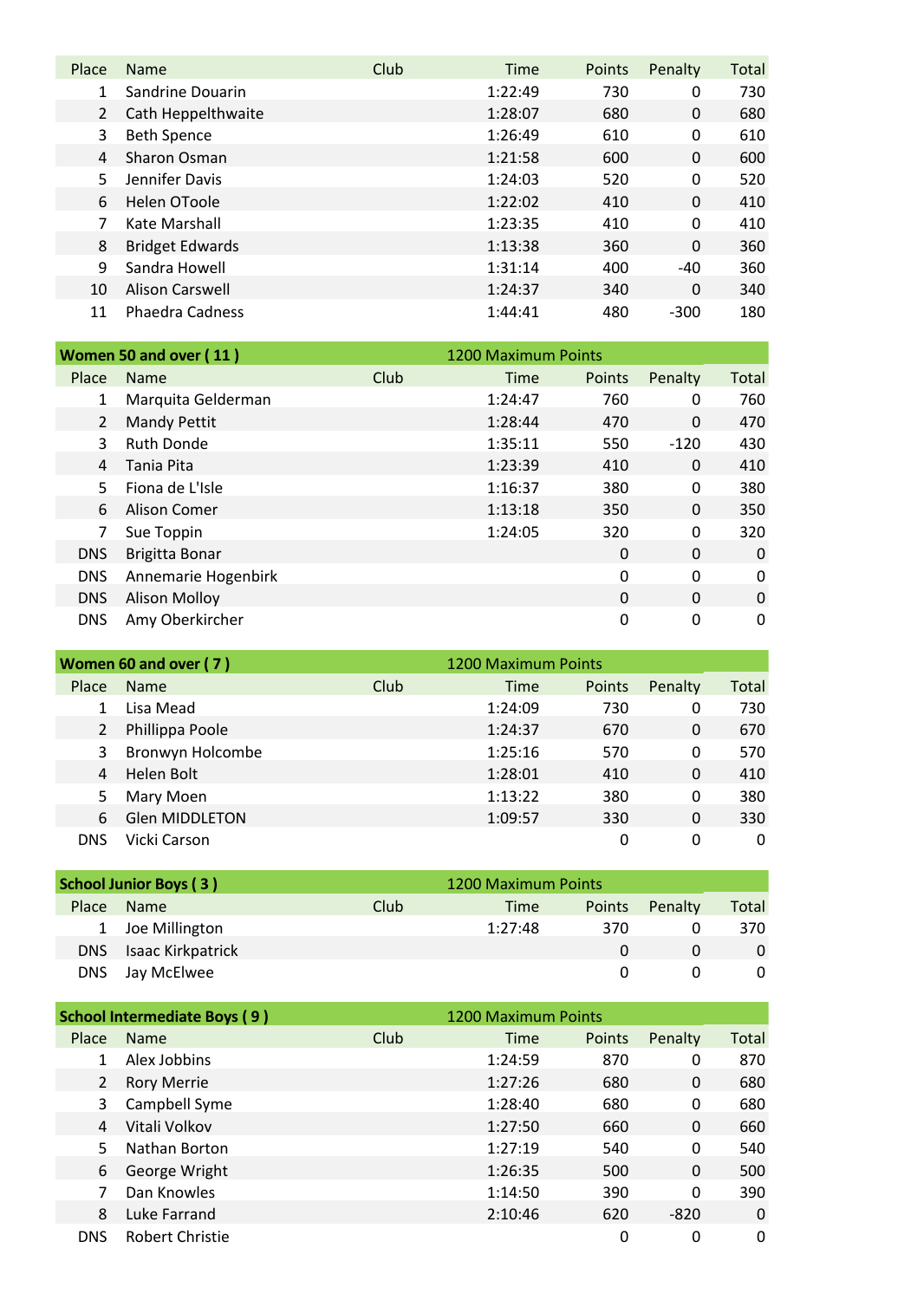| <b>School Senior Boys (4)</b> |                    |      | 1200 Maximum Points |               |         |       |
|-------------------------------|--------------------|------|---------------------|---------------|---------|-------|
| Place                         | <b>Name</b>        | Club | Time                | <b>Points</b> | Penalty | Total |
|                               | Liam Stolberger    |      | 1:28:25             | 1200          |         | 1200  |
| $\mathcal{L}$                 | Cameron Bonar      |      | 1:31:05             | 930           | -40     | 890   |
|                               | Luc-Aime Meurillon |      | 1:28:57             | 840           |         | 840   |
| 4                             | Michael McCormack  |      | 1:29:08             | 670           |         | 670   |

| Men 20 and under (6) |                     |      | 1200 Maximum Points |               |          |       |
|----------------------|---------------------|------|---------------------|---------------|----------|-------|
| Place                | <b>Name</b>         | Club | Time                | <b>Points</b> | Penalty  | Total |
|                      | Daniel Monckton     |      | 1:26:48             | 1140          | 0        | 1140  |
|                      | Alex de Beer        |      | 1:26:33             | 1010          | $\Omega$ | 1010  |
|                      | Alex Monckton       |      | 1:30:41             | 940           | $-20$    | 920   |
| 4                    | Jamie Hrstich       |      | 1:25:04             | 830           | 0        | 830   |
| 5.                   | Scott Carswell      |      | 1:22:56             | 700           | $\Omega$ | 700   |
| 6                    | Alexander Nicholson |      | 1:27:46             | 540           |          | 540   |

|                | Men Open (19)            |      | 1200 Maximum Points |               |              |       |
|----------------|--------------------------|------|---------------------|---------------|--------------|-------|
| Place          | Name                     | Club | Time                | <b>Points</b> | Penalty      | Total |
| 1              | <b>Cameron Tier</b>      |      | 1:27:43             | 1200          | 0            | 1200  |
| $\overline{2}$ | Cameron de L'Isle        |      | 1:23:56             | 1170          | $\Omega$     | 1170  |
| 3              | <b>Tommy Hayes</b>       |      | 1:25:58             | 1110          | $\mathbf{0}$ | 1110  |
| 4              | <b>Thomas Stolberger</b> |      | 1:18:18             | 970           | $\Omega$     | 970   |
| 5              | Jonty Oram               |      | 1:33:57             | 970           | $-80$        | 890   |
| 6              | Devon Beckman            |      | 1:15:36             | 850           | $\Omega$     | 850   |
| 7              | Leon Stanley             |      | 1:28:04             | 790           | 0            | 790   |
| 8              | Jason Brown              |      | 1:31:55             | 830           | $-40$        | 790   |
| 9              | Matt Pedersen            |      | 1:25:06             | 660           | $\mathbf{0}$ | 660   |
| 10             | Tom Hunt                 |      | 1:27:45             | 600           | $\Omega$     | 600   |
| 11             | Shanyn Curry             |      | 1:26:02             | 540           | 0            | 540   |
| 12             | Paul McPhee              |      | 1:26:41             | 510           | $\mathbf{0}$ | 510   |
| 13             | Colin Wilce              |      | 1:24:46             | 440           | 0            | 440   |
| 14             | Matthew Oei              |      | 1:23:41             | 420           | $\Omega$     | 420   |
| 15             | Arjun Patel              |      | 1:33:30             | 500           | -80          | 420   |
| 16             | Francis John Agunday     |      | 1:27:56             | 370           | $\Omega$     | 370   |
| 17             | Ryan Wong                |      | 1:28:29             | 370           | 0            | 370   |
| 18             | Chris Fundalski          |      | 1:34:25             | 470           | $-100$       | 370   |
| 19             | Lance Lee                |      | 1:24:52             | 340           | 0            | 340   |

|       | Men 40 and over (8)    |             | 1200 Maximum Points |               |              |       |
|-------|------------------------|-------------|---------------------|---------------|--------------|-------|
| Place | <b>Name</b>            | <b>Club</b> | Time                | <b>Points</b> | Penalty      | Total |
|       | Stuart Lynch           |             | 1:21:51             | 1200          | 0            | 1200  |
|       | <b>Adrian Pike</b>     |             | 1:24:16             | 780           | 0            | 780   |
| 3     | Rob Murphy             |             | 1:20:24             | 690           | 0            | 690   |
| 4     | Duane Francis          |             | 1:21:02             | 600           | $\mathbf{0}$ | 600   |
| 5     | <b>Malcolm Calvert</b> |             | 1:24:03             | 520           | 0            | 520   |
| 6     | Karl Farrand           |             | 1:28:09             | 510           | $\mathbf{0}$ | 510   |
|       | John Van Rijs          |             | 1:30:25             | 520           | $-20$        | 500   |
| 8     | <b>NIck Claridge</b>   |             | 1:23:50             | 400           | $\mathbf{0}$ | 400   |

| Men 50 and over (30) |                   | 1200 Maximum Points |         |               |         |       |
|----------------------|-------------------|---------------------|---------|---------------|---------|-------|
| Place                | Name.             | Club                | Time    | <b>Points</b> | Penalty | Total |
|                      | 1 Guy Cory-Wright |                     | 1:24:53 | 1050          |         | 1050  |
|                      | Jeff Greenwood    |                     | 1:28:38 | 940           |         | 940   |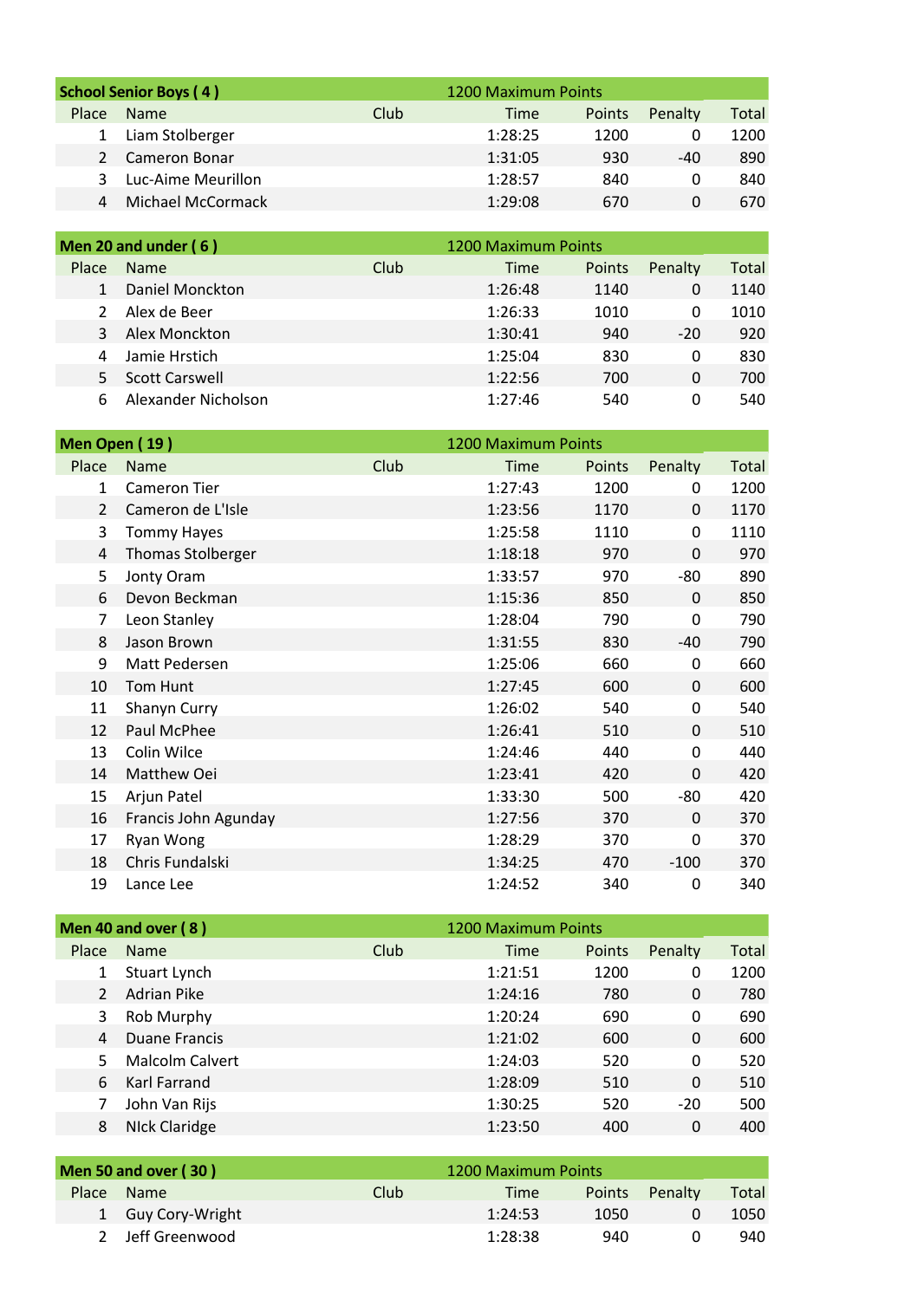|                          | 1:29:31     | 900 | 0           | 900 |
|--------------------------|-------------|-----|-------------|-----|
| <b>Russell Syme</b>      | 1:26:29     | 790 | 0           | 790 |
| <b>Steve Oram</b>        | 1:27:06     | 780 | $\mathbf 0$ | 780 |
| <b>Marcus Graney</b>     | 1:28:02     | 750 | 0           | 750 |
| Dirk Eckstein            | 1:22:52     | 730 | $\mathbf 0$ | 730 |
| Mark Frater              | 1:25:21     | 730 | 0           | 730 |
| Andrew de L'Isle         | 1:13:12     | 720 | $\mathbf 0$ | 720 |
| <b>Trevor Carswell</b>   | 1:27:41     | 720 | 0           | 720 |
| <b>Arend MERRIE</b>      | 1:24:12     | 690 | $\mathbf 0$ | 690 |
| Leo McCormack            | 1:25:58     | 690 | 0           | 690 |
| <b>Andrew Bell</b>       | 1:12:50     | 620 | $\mathbf 0$ | 620 |
| <b>Owen Means</b>        | 1:23:39     | 620 | 0           | 620 |
| <b>Steve Hill</b>        | 1:16:29     | 600 | $\mathbf 0$ | 600 |
| <b>Richard Mercer</b>    | 1:22:33     | 600 | 0           | 600 |
| 17<br><b>Mike Poland</b> | 1:25:02     | 560 | $\mathbf 0$ | 560 |
| James Christie           | 1:21:41     | 550 | 0           | 550 |
| 19<br>Martin Wright      | 1:28:13     | 530 | $\mathbf 0$ | 530 |
| Jan Knoester             | 1:23:25     | 510 | $\pmb{0}$   | 510 |
| <b>Neil Russ</b>         | 1:29:44     | 470 | $\mathbf 0$ | 470 |
| Graeme Solloway          | 1:26:37     | 460 | 0           | 460 |
| <b>Robert Sunderland</b> | 1:28:05     | 460 | $\mathbf 0$ | 460 |
| Jeremy Hall              | 1:23:54     | 430 | 0           | 430 |
| <b>Andrew Murphy</b>     | 1:23:16     | 410 | $\mathbf 0$ | 410 |
| Pat Vinay                | 1:23:40     | 410 | $\pmb{0}$   | 410 |
| David Sinclair           | 1:21:08     | 370 | 0           | 370 |
| 28<br>Jonathan Wood      | 1:25:24     | 340 | $\pmb{0}$   | 340 |
| Darryn Wells             | 1:29:52     | 220 | $\Omega$    | 220 |
| Jan Jager                | 1:38:29     | 340 | $-180$      | 160 |
|                          | Dave Crofts |     |             |     |

|                | <b>Men 60 and over (15)</b> |      | 1200 Maximum Points |        |              |       |
|----------------|-----------------------------|------|---------------------|--------|--------------|-------|
| Place          | <b>Name</b>                 | Club | Time                | Points | Penalty      | Total |
| 1              | <b>Geoff Mead</b>           |      | 1:24:21             | 780    | 0            | 780   |
| $\overline{2}$ | Rob Garden                  |      | 1:24:41             | 780    | $\mathbf{0}$ | 780   |
| 3              | Kingsley Ng-Wai Shing       |      | 1:30:21             | 720    | $-20$        | 700   |
| 4              | Dave MIDDLETON              |      | 1:26:07             | 690    | $\mathbf{0}$ | 690   |
| 5              | <b>Steve Pyatt</b>          |      | 1:28:10             | 650    | $\mathbf{0}$ | 650   |
| 6              | Tony R Cooper               |      | 1:30:00             | 590    | 0            | 590   |
| 7              | Martin Crosby               |      | 1:32:45             | 650    | -60          | 590   |
| 8              | Wayne Aspin                 |      | 1:31:13             | 570    | $-40$        | 530   |
| 9              | David Scott                 |      | 1:23:52             | 490    | 0            | 490   |
| 10             | Peter Ware                  |      | 1:27:46             | 430    | $\mathbf{0}$ | 430   |
| 11             | Clive Bolt                  |      | 1:19:48             | 410    | 0            | 410   |
| 12             | Les Paver                   |      | 1:24:23             | 380    | 0            | 380   |
| 13             | Phil Johansen               |      | 1:39:08             | 540    | $-200$       | 340   |
| 14             | Mike Roigard                |      | 1:28:10             | 330    | 0            | 330   |
| 15             | <b>Terry Nuthall</b>        |      | 1:28:03             | 320    | 0            | 320   |

| <b>Team School Junior (11)</b> |                          |      | 1200 Maximum Points |               |         |       |
|--------------------------------|--------------------------|------|---------------------|---------------|---------|-------|
| Place                          | <b>Name</b>              | Club | Time                | <b>Points</b> | Penalty | Total |
|                                | <b>Balmoral Burritos</b> |      | 1:29:22             | 760           |         | 760   |
|                                | <b>WARTS</b>             |      | 1:19:37             | 700           | 0       | 700   |
|                                | GG1                      |      | 1:24:45             | 650           |         | 650   |
| 4                              | Run Rabbit Run           |      | 1:21:24             | 550           | 0       | 550   |
|                                | Double G                 |      | 1:26:05             | 520           |         | 520   |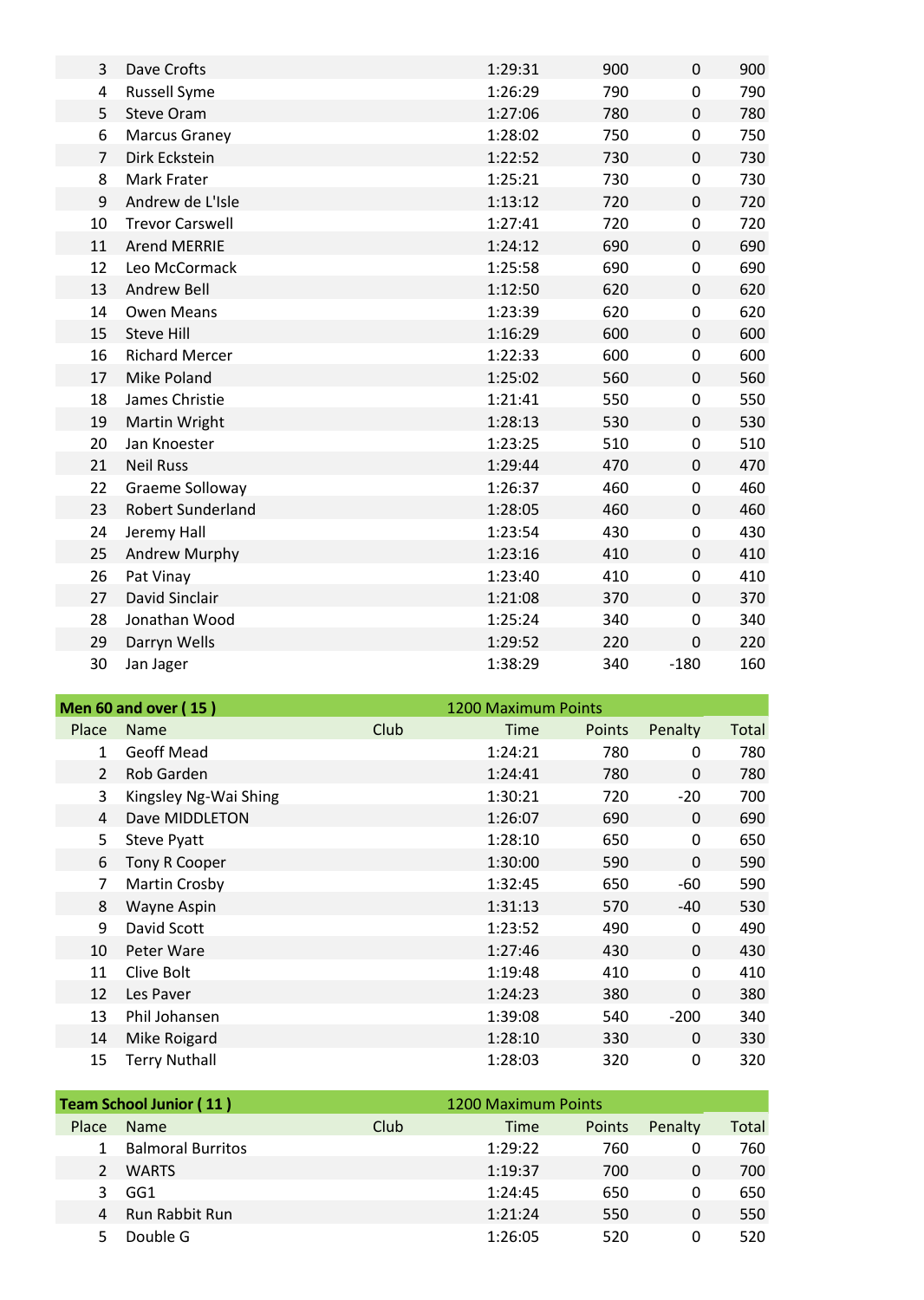| 6  | EllaEvieMary          | 1:19:19 | 440 | 0 | 440 |
|----|-----------------------|---------|-----|---|-----|
|    | <b>NAAA</b>           | 1:19:45 | 440 | 0 | 440 |
| 8  | Saffron + Georgie     | 1:23:03 | 440 | 0 | 440 |
| 9  | Lost Again            | 1:25:43 | 420 | 0 | 420 |
| 10 | Andrew and Daniel     | 1:24:26 | 390 | 0 | 390 |
|    | <b>Black Panthers</b> | 1:22:46 | 360 | 0 | 360 |

|                | <b>Team School Intermediate (5)</b> |      | 1200 Maximum Points |               |          |       |
|----------------|-------------------------------------|------|---------------------|---------------|----------|-------|
| Place          | <b>Name</b>                         | Club | Time                | <b>Points</b> | Penalty  | Total |
|                | JuJuMoMo                            |      | 1:28:26             | 750           | $\Omega$ | 750   |
| 2              | Angus and Thomas                    |      | 1:28:16             | 740           | 0        | 740   |
| 3              | See ya later alligator              |      | 1:16:21             | 580           | 0        | 580   |
| $\overline{4}$ | In a while, crocodile               |      | 1:32:52             | 590           | -60      | 530   |
| -5.            | <b>Generic Team Name</b>            |      | 1:19:28             | 410           | O        | 410   |

| <b>Team School Senior (2)</b> |                  |      | 1200 Maximum Points |               |         |       |
|-------------------------------|------------------|------|---------------------|---------------|---------|-------|
| Place                         | <b>Name</b>      | Club | Time                | <b>Points</b> | Penalty | Total |
| 1                             | JAM              |      | 1:27:59             | 640           |         | 640   |
|                               | 2 Out of Control |      | 1:25:34             | 540           |         | 540   |

|                | Team Women (22)          |      | <b>1200 Maximum Points</b> |        |             |       |
|----------------|--------------------------|------|----------------------------|--------|-------------|-------|
| Place          | Name                     | Club | Time                       | Points | Penalty     | Total |
| 1              | Girls Gone Wild          |      | 1:25:42                    | 780    | $\Omega$    | 780   |
| $\overline{2}$ | Snails on the trails     |      | 1:25:32                    | 590    | 0           | 590   |
| 3              | The April fools          |      | 1:26:27                    | 590    | $\Omega$    | 590   |
| 4              | <b>Venus Vixens</b>      |      | 1:20:05                    | 570    | 0           | 570   |
| 5              | Chafing The Dragon       |      | 1:28:53                    | 520    | 0           | 520   |
| 6              | I'll follow her          |      | 1:17:04                    | 490    | 0           | 490   |
| $\overline{7}$ | M&M                      |      | 1:20:16                    | 490    | 0           | 490   |
| 8              | <b>Broad Beans</b>       |      | 1:20:38                    | 490    | 0           | 490   |
| 9              | <b>Freaky Frasers</b>    |      | 1:20:47                    | 490    | 0           | 490   |
| 10             | <b>Adventure Junkies</b> |      | 1:19:37                    | 460    | 0           | 460   |
| 11             | Frida + Sonia            |      | 1:27:40                    | 460    | $\Omega$    | 460   |
| 12             | The Papayas              |      | 1:12:10                    | 450    | 0           | 450   |
| 13             | Just trying to breath    |      | 1:24:16                    | 440    | $\mathbf 0$ | 440   |
| 14             | Team Bob                 |      | 1:26:31                    | 440    | 0           | 440   |
| 15             | Potato Potato            |      | 1:24:28                    | 430    | $\Omega$    | 430   |
| 16             | Hammonds                 |      | 1:19:09                    | 410    | 0           | 410   |
| 17             | Thomson girls            |      | 1:06:30                    | 390    | 0           | 390   |
| 18             | Swans                    |      | 1:22:22                    | 320    | 0           | 320   |
| 19             | Ng-Wai Shing / Bristow   |      | 1:20:35                    | 300    | 0           | 300   |
| 20             | Age and Beauty           |      | 1:06:54                    | 100    | 0           | 100   |
| <b>DNS</b>     | Plums                    |      |                            | 0      | 0           | 0     |
| <b>DNS</b>     | The Nash Girls           |      |                            | 0      | 0           | 0     |

| Team Men (13) |                  |      | 1200 Maximum Points |        |         |       |
|---------------|------------------|------|---------------------|--------|---------|-------|
| Place         | <b>Name</b>      | Club | <b>Time</b>         | Points | Penalty | Total |
| 1             | Jacksonz         |      | 1:28:47             | 770    | 0       | 770   |
| 2             | Team Lost        |      | 1:24:11             | 720    | 0       | 720   |
| 3             | Mapadamia Nuts   |      | 1:21:58             | 700    | 0       | 700   |
| 4             | Van Clan         |      | 1:22:17             | 700    | 0       | 700   |
| 5.            | Let's go         |      | 1:25:45             | 690    | 0       | 690   |
| 6             | <b>Bush Pigs</b> |      | 1:21:41             | 550    | 0       | 550   |
|               | Taylor Duo       |      | 1:16:00             | 470    | 0       | 470   |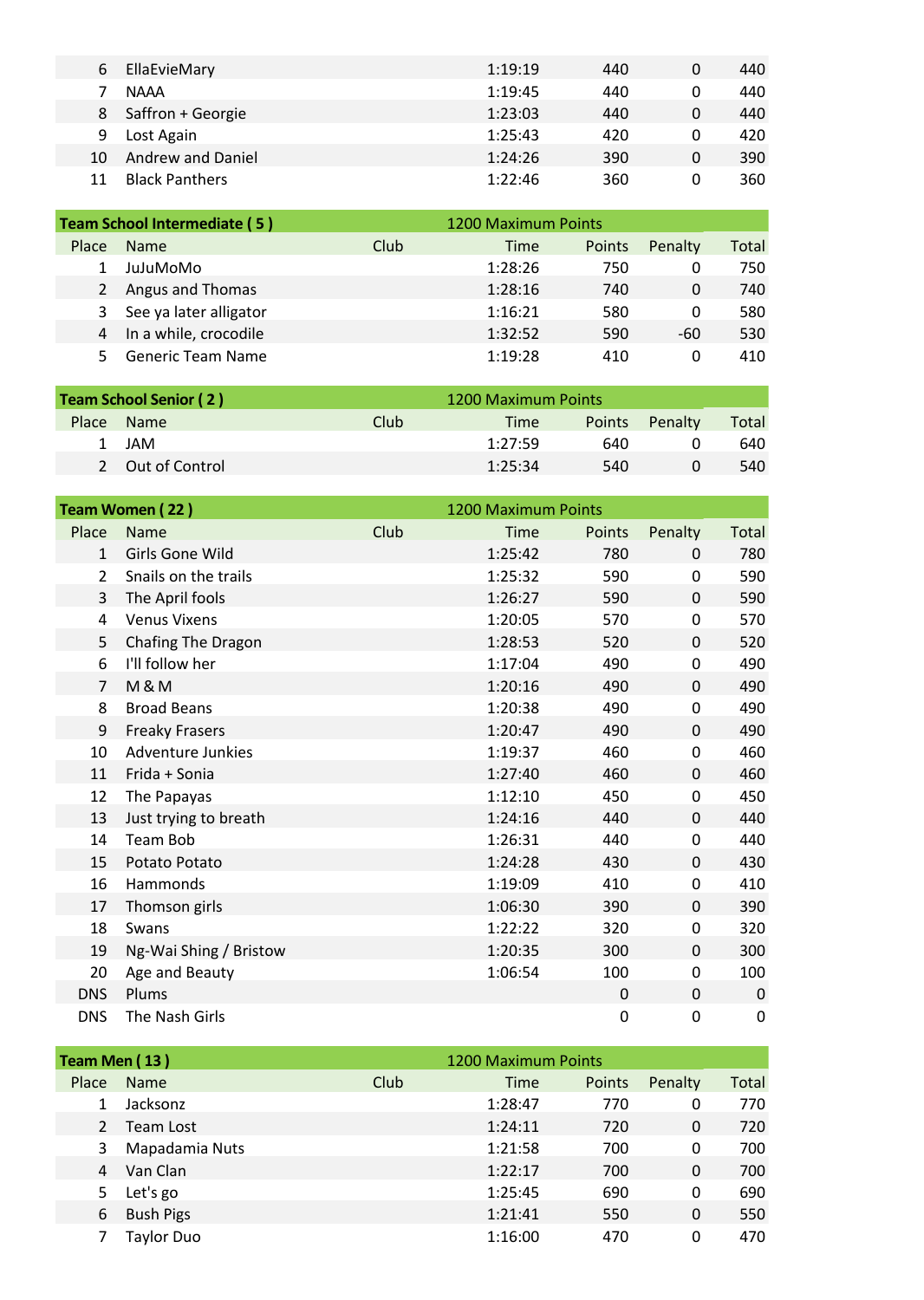| 8          | The A Team           | 1:20:22 | 470      | 0      | 470 |
|------------|----------------------|---------|----------|--------|-----|
| 9          | Thomsons             | 1:14:08 | 460      |        | 460 |
| 10         | Wickywoo             | 1:14:06 | 350      | 0      | 350 |
| 11         | <b>Team Porteous</b> | 1:37:02 | 480      | $-160$ | 320 |
| 12         | <b>Team Morris</b>   | 1:22:49 | 180      | 0      | 180 |
| <b>DNS</b> | Hagu                 |         | $\Omega$ | 0      | O   |

| <b>Team Mixed (58)</b> |                              | <b>1200 Maximum Points</b> |             |        |             |       |
|------------------------|------------------------------|----------------------------|-------------|--------|-------------|-------|
| Place                  | Name                         | Club                       | <b>Time</b> | Points | Penalty     | Total |
| 1                      | The 2 bears                  |                            | 1:25:00     | 1200   | 0           | 1200  |
| $\overline{2}$         | MoJo                         |                            | 1:30:44     | 800    | $-20$       | 780   |
| 3                      | Deb and luke                 |                            | 1:28:30     | 750    | 0           | 750   |
| 4                      | What Could Possibly Go Wrong |                            | 1:24:30     | 690    | 0           | 690   |
| 5                      | <b>FBRC</b>                  |                            | 1:23:18     | 680    | 0           | 680   |
| 6                      | K Team                       |                            | 1:20:12     | 650    | $\mathbf 0$ | 650   |
| 7                      | I Don't Know                 |                            | 1:23:47     | 630    | 0           | 630   |
| 8                      | <b>Hunt Family</b>           |                            | 1:23:58     | 630    | $\mathbf 0$ | 630   |
| 9                      | <b>Team Todd</b>             |                            | 1:22:24     | 600    | 0           | 600   |
| 10                     | AndrewElder                  |                            | 1:27:33     | 600    | 0           | 600   |
| 11                     | Scarlatti                    |                            | 1:28:31     | 600    | 0           | 600   |
| 12                     | Should have turned left      |                            | 1:29:21     | 600    | 0           | 600   |
| 13                     | Grub Club                    |                            | 1:33:45     | 670    | $-80$       | 590   |
| 14                     | Geegee2                      |                            | 1:25:00     | 580    | $\mathbf 0$ | 580   |
| 15                     | AndrewYounger                |                            | 1:29:07     | 560    | 0           | 560   |
| 16                     | JustDoingIt                  |                            | 1:21:21     | 550    | $\mathbf 0$ | 550   |
| 17                     | Mum's idea of fun            |                            | 1:29:01     | 510    | 0           | 510   |
| 18                     | Tortoise                     |                            | 1:20:58     | 490    | 0           | 490   |
| 19                     | Griffs                       |                            | 1:21:22     | 490    | 0           | 490   |
| 20                     | Team Jemmett                 |                            | 1:23:35     | 490    | 0           | 490   |
| 21                     | <b>Bratsons</b>              |                            | 1:23:36     | 490    | 0           | 490   |
| 22                     | Cameron <sub>2</sub>         |                            | 1:25:10     | 490    | $\pmb{0}$   | 490   |
| 23                     | Volcanic Drama               |                            | 1:26:25     | 490    | 0           | 490   |
| 24                     | Dr Evil and mini me          |                            | 1:26:30     | 480    | $\mathbf 0$ | 480   |
| 25                     | Mummy and Alex               |                            | 1:29:24     | 480    | 0           | 480   |
| 26                     | John Boi and the Lass        |                            | 1:28:06     | 460    | 0           | 460   |
| 27                     | <b>Rolling Stones</b>        |                            | 1:13:56     | 440    | 0           | 440   |
| 28                     | Rogaine Rockers              |                            | 1:19:57     | 430    | $\pmb{0}$   | 430   |
| 29                     | <b>Team Hodgetts</b>         |                            | 1:15:58     | 410    | 0           | 410   |
| 30                     | Team Sophie                  |                            | 1:17:54     | 410    | 0           | 410   |
| 31                     | Peters                       |                            | 1:23:00     | 410    | 0           | 410   |
| 32                     | <b>Team Grant</b>            |                            | 1:13:52     | 380    | 0           | 380   |
| 33                     | <b>Flying Dutchmen</b>       |                            | 1:16:34     | 380    | 0           | 380   |
| 34                     | Oops                         |                            | 1:21:35     | 380    | 0           | 380   |
| 35                     | <b>Rapid Thigh Movement</b>  |                            | 1:36:36     | 520    | $-140$      | 380   |
| 36                     | Knowles                      |                            | 1:20:32     | 360    | $\pmb{0}$   | 360   |
| 37                     | Headless chickens            |                            | 1:26:09     | 360    | 0           | 360   |
| 38                     | McHarland                    |                            | 1:22:54     | 350    | 0           | 350   |
| 39                     | <b>Absolute Amateurs</b>     |                            | 1:24:47     | 340    | 0           | 340   |
| 40                     | Kakaw                        |                            | 1:24:00     | 320    | $\pmb{0}$   | 320   |
| 41                     | Daddy and Zara               |                            | 1:24:44     | 320    | 0           | 320   |
| 42                     | Schmidtys                    |                            | 1:25:08     | 320    | 0           | 320   |
| 43                     | Peri family                  |                            | 1:27:50     | 320    | 0           | 320   |
| 44                     | C&J                          |                            | 1:24:09     | 290    | $\pmb{0}$   | 290   |
| 45                     | Team Flerken                 |                            | 1:14:57     | 280    | 0           | 280   |